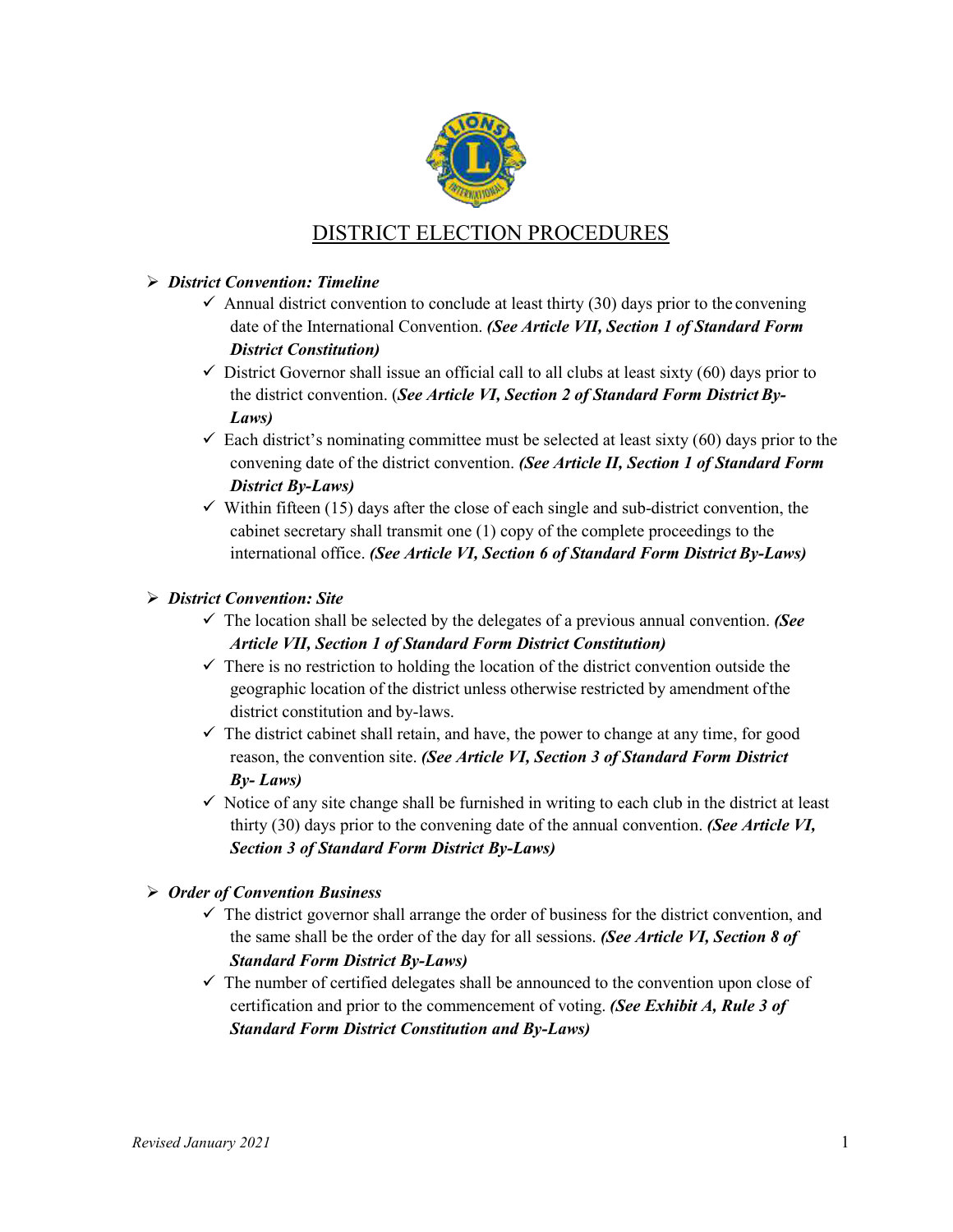$\checkmark$  The attendance in person of a majority of the delegates registered at a convention shall constitute a quorum at any session of the convention. *(See Article VII, Section 3 of Standard Form District Constitution)*

# *Delegates*

## *(See Article IX, Section 3 of International By-Laws)*

- $\checkmark$  Each chartered Lions club in good standing in the association and its district (single, suband multiple) shall be entitled in each annual convention of its district to one (1) delegate and one (1) alternate delegate for each ten members who have been enrolled for at least one year and a day in the club, or major fraction thereof.
- $\checkmark$  Each certified delegate present in person shall be entitled to cast one (1) vote of his/her choice for each office to be filled by, and one (1) vote of his/her choice on each question submitted to, the respective convention.
- $\checkmark$  Eligible delegates must be members in good standing of a chartered Lions club in good standing in the district.
- $\checkmark$  Delinquent dues may be paid and good standing acquired up to fifteen (15) days prior to the close of credential certification.
- $\checkmark$  Replacement of delegate and alternate delegate provisions are provided for in *Exhibit A*, *Rule 5 of Standard Form District Constitution and By-Laws.*

#### *Committees*

## **Nominating Committee**

- $\checkmark$  Each member shall be a member in good standing of a different Lions club in good standing in the district, and shall not through the duration of the appointment hold any district or international office. *(See Article II, Section 1 of Standard Form By-Laws)*
- $\checkmark$  Shall consist of no less than three (3) and no more than five (5) members. *(See Article II, Section 1 of Standard Form By-Laws)*
- $\checkmark$  Responsible for reviewing qualifications of each nominated candidate within thirty (30) days prior to the election and rule on the eligibility of same. *(See Exhibit A, Rule 4(a) of Standard Form District Constitution and By-Laws)*
- $\checkmark$  Shall submit a completed checklist for each nominated candidate to the elections committee prior to district governor and first and second vice district governor elections. *(See Exhibits D, E & F of Standard Form District Constitution and By-Laws)*

#### **Credentials Committee**

 $\checkmark$  Shall be composed of the district governor, as chairperson, the cabinet secretary/treasurer and two other non-officers of the district that are appointed by the district governor. *(See Article VI, Section 7 of Standard Form District By-Laws)*